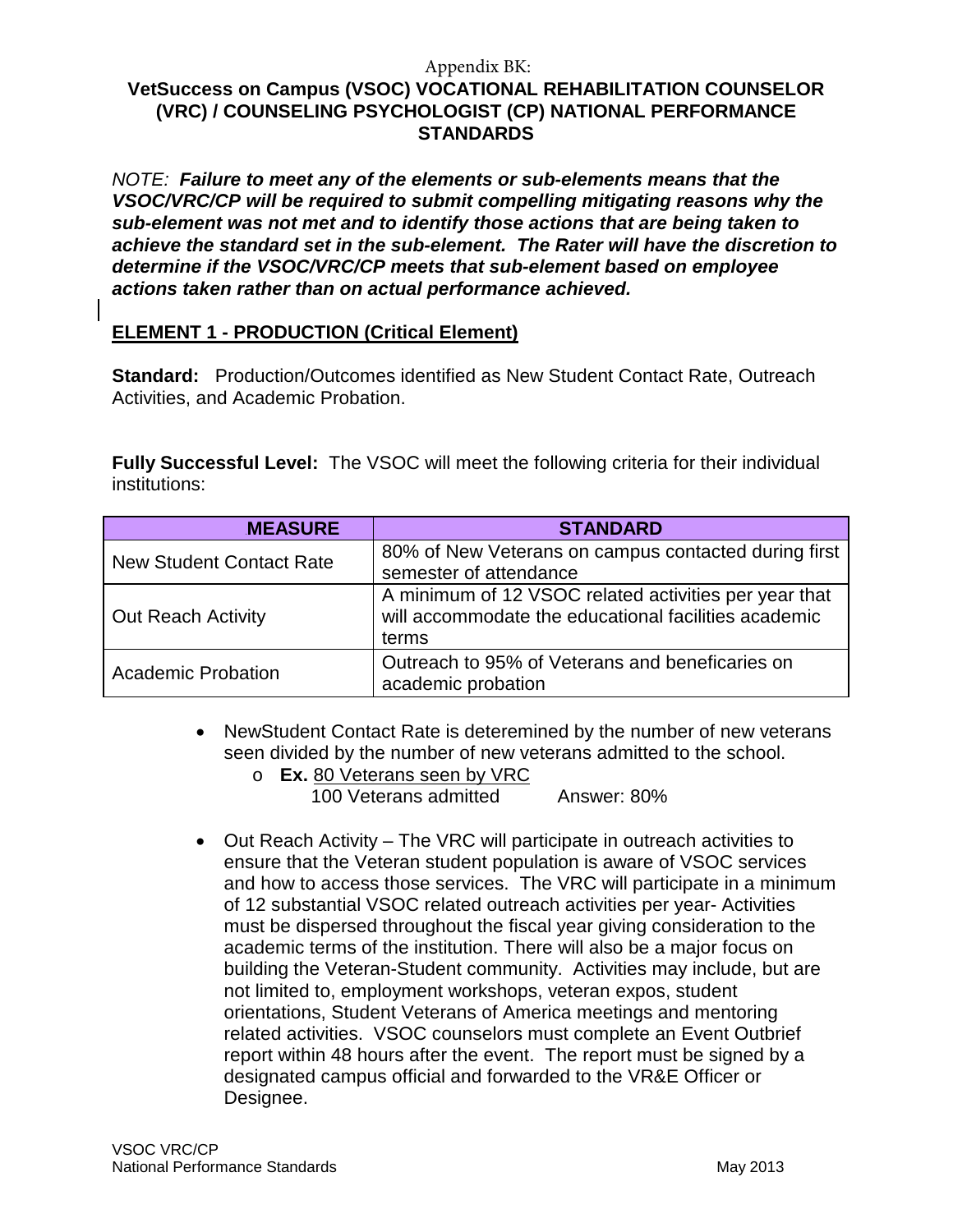• Academic Probation Outreach to 95% of Veterans and beneficiaries receiving VA benefits who have been placed on academic probation. The VRC will initiate outreach to Veterans and other beneficiaries for the purpose of providing awareness of counseling assistance that might enable them to overcome obstacles to academic success. Efforts will include, but are not limited to, contacting the Veteran and/or beneficiary by mail, email, or telephone. Contacts must clearly communicate the available resources and encourage the Veteran or beneficiary to seek assistance from the VSOC counselor.

**Exceptional Level:** The employee consistently meets and regularly exceeds expectations with regard to conducting outreach and providing counseling services to Veterans and other beneficiaries. Errors are rare (one instance or less) and nonsubstantive. The employee displays behaviors that demonstrate positive role modeling in this area.

**Indicators:** Achievement will be measured by collecting appropriate Veteran data to address elements of new student count, outreach activities, and academic probation. The employee cooperates with college staff, faculty, VSOC partners and VA supervisors to accomplish work objectives. Participates in cross-functional team to address shared challenges, facilitate better communication, and achieve agency goals.

# **ELEMENT 2 – CLAIMS PROCESSING (Critical Element)**

**Standard: Timeliness of claims processing** 

Fully Succesful Level: **The VRC or CP will meet the following standards for their individual caseload:** 

| <b>MEASURE</b>               | <b>STANDARD</b>           |
|------------------------------|---------------------------|
| Chapter 36 Timeliness        | Average number of 30 days |
| Days to Entitlement Decision | Average number of 40 days |

- Chapter 36 timeliness is determined by the average days to complete the testing and Educational/Vocational counseling Services, from the date of receipt of a request for counseling.
- Days to Entitlement Decision is average number of days from the date of completion of the Generated Eligibility Determination (GED) to the date the notification of entitlement decision is completed, from the date the application for benefits is received, as indicated by a VA date stamp.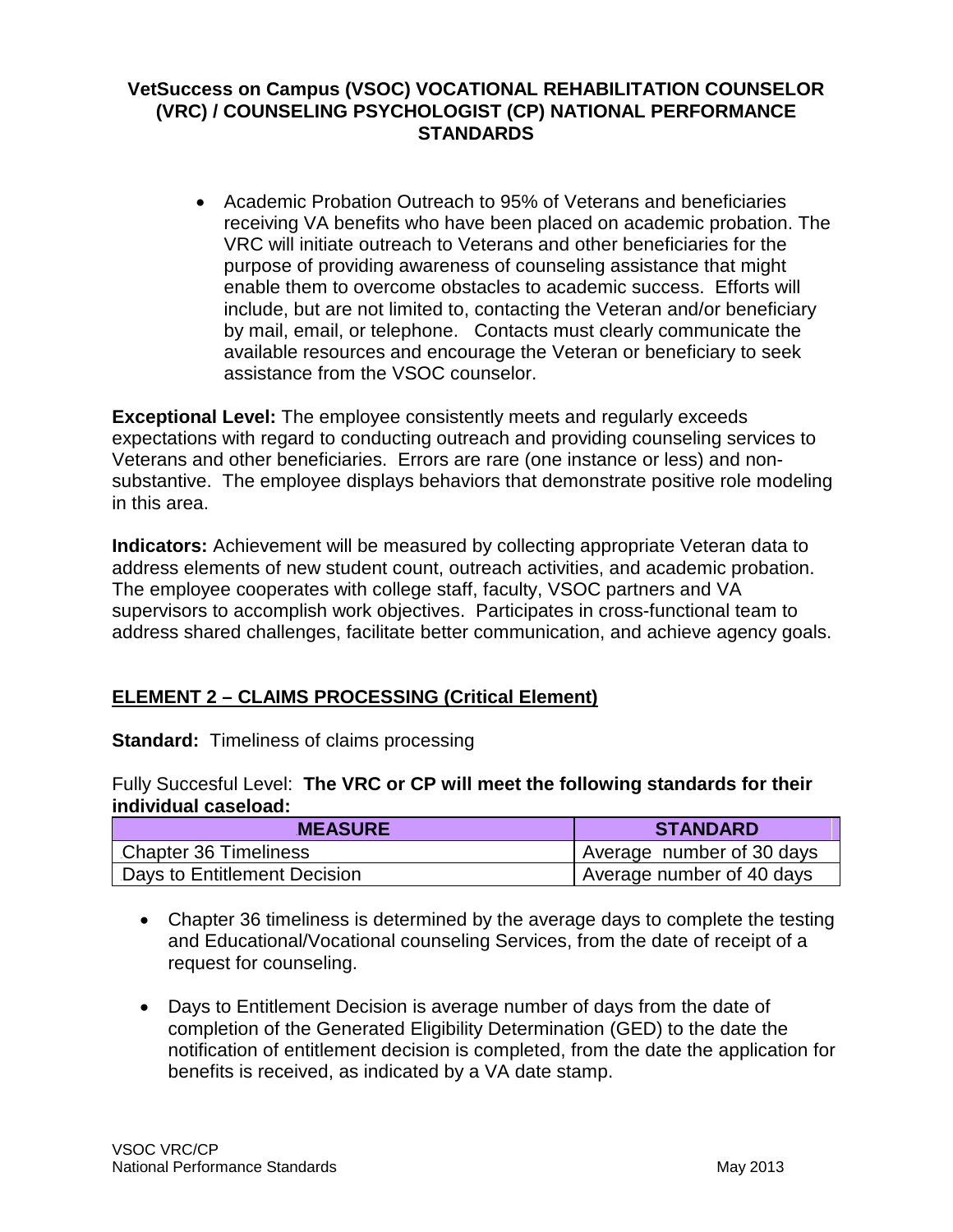*Note: The date of the GED is equal to the date the end product (EP) 719 is established. The date of notification of entitlement is equal to the date the EP 719 is cleared. The average days to complete is the elapsed time between the EP 719 is established and cleared. .*

**Exceptional Level:** The employee consistently meets and regularly exceeds expectations of timely claims processing, errors are rare (one instance or less) and nonsubstantive. The employee displays behaviors that demonstrate positive role modeling in this area.

**Indicator:** Intranet Reports - Active Case Workload Detail Report, VOR Reports, Pending Issue File (PIF) Completed Issues report, or VR&E Raw Data Reports.

### **ELEMENT 3 – QUALITY OF WORK (Critical Element)**

#### **Standard:** Accuracy

Fully Successful Level: **The VRC or CP will meet the following standard for their individual caseload:**

| <b>MEASURE</b>    | <b>STANDARD</b> |
|-------------------|-----------------|
| VSOC VRC Accuracy | 85%             |

• Accuracy for the VSOC VRC is based on the uniqueness of the position. The VSOC VRC may/will perform a variety of general VRC functions, including entitlement determinations, plan development, case management, and Chapter 36 Ed/Voc counseling. They may in some cases only perform parts of the above mentioned functions. For example, they may only perform the entitlement decision without any planning development. The accuracy score will be based on QA review of 60 questions from the various functions mentioned above. The reviewer will determine cases to be evaluated with the goal of measuring a minimum of 60 total QA questions from the various types of QA reviews. (60 questions is the minimum number of questions in total that a VRC is evaluated on each performance year rating period). The 60 questions will come from any combination of the following types of QA Review Instruments: Entitlement Determination and Rehabilitation Planning (EDRP), Rehabilitation Services Delivery (RSD), Chapter 36 Accuracy, Outcome Rehabilitated, or Outcome Discontinued.

**Exceptional Level:** The employee consistently meets and regularly exceeds expectations for accuracy of work, errors are rare (one instance or less) and nonsubstantive. The employee displays behaviors that demonstrate positive role modeling in this area.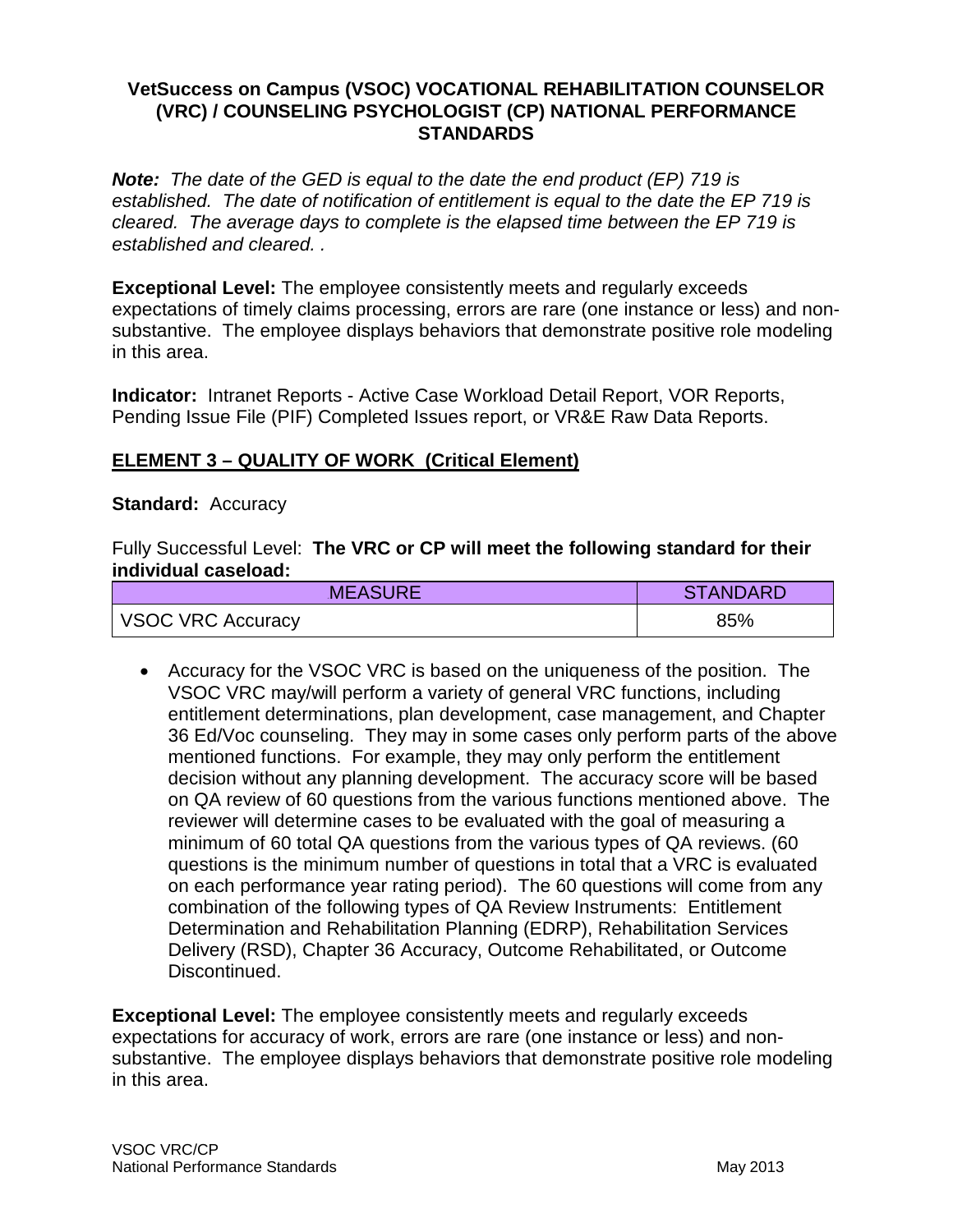\*Please Note: Due to the specific duties of a VSOC Counselor, the reviewer should ensure that the types of case reviews reflect on the individual counselors VSOC caseload. QA questions used in rating the above should be relevant to the duties of the individual VSOC counselor being rated.

**Indicator:** QA Report Website for Local Reviews – In order to ensure that 60 review items (questions) are included in the overall calculation of accuracy throughout the year, the rater will ensure that a sufficient number of accuracy reviews are conducted each quarter such that at least 15 items are included in the review per quarter. Typically three cases per quarter will provide 15 review items.

# **ELEMENT 4 -- CUSTOMER SERVICE (Critical Element)**

**STANDARD:** The VSOC VRC represents the face of VA. In their position, they operate as a VR&E division member as well as a pseudo member of the staff at the educational institution. They will need to work as a team member in both settings while maintaining professional, positive, and helpful relationships with internal and external customers by exercising tact, diplomacy, and cooperation.

Performance demonstrates the ability to adjust to change or work pressures, to handle differences of opinion in a professional manner, and to follow instructions conscientiously. As a division member, contributes to the success of the VetSuccess on Campus mission by supporting school certifying and campus officials; including veterans and dependents from neighboring schools. The VSOC Counselor will provide technical expertise, open communication, and provide assistance with identifying problems and offering solutions. Performance also demonstrates the ability to effectively communicate in a courteous and timely manner with Veteran students, faculty, and host institution administrative staff members. Successful achievement in this element reflects support of all performance goals.

#### Fully Successful Level: **No more than three (3) instances of valid complaints or incidents\*.**

**Exceptional Level:** The employee consistently meets and regularly exceeds expectations in support of organizational support and customer service, errors are rare (one instance or less) and non-substantive. The employee displays behaviors that demonstrate positive role modeling in this area.

**Indicators:** Verbal and/or written feedback from internal/external customers. Observations by a supervisor with a documented complaint\*.

Bi-annual feedback from school officials to VA Management.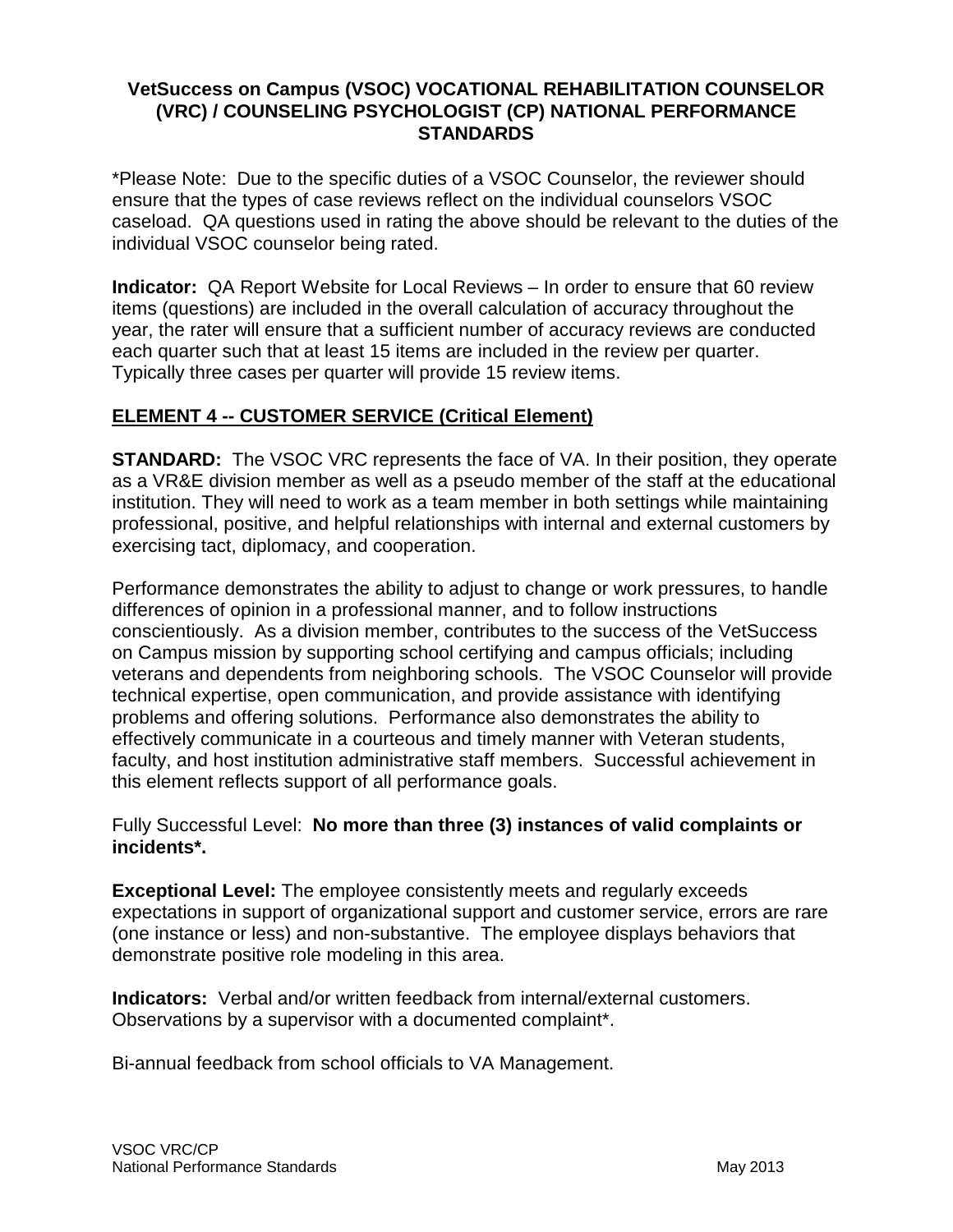\*A valid complaint or incident is one where a review by the supervisor, after considering both sides of the issue, reveals that the complaint/incident should have been handled more prudently and was not unduly aggravated by the complainant. Disagreeing, per se, does not constitute "discourtesy". Valid complaints or incidents will be determined by the supervisor and discussed with the employee.

# **ELEMENT 5 – PROGRAM AND DATA INTEGRITY (Critical Element)**

**Standard:** The VRC or CP will complete all counseling actions, and documentation (both written and computer entry) in such a way that ensures compliance with VBA's program directives. If valid circumstances interfere with documentation being completed in a timely manner, the VR&E Officer should consider mitigating the requirement. The VRC or CP must perform their duties in compliance with the following requirements:

- Adherence to VBA program integrity directives (including policy and procedures outlined in M28, VSOC Program procedures, VSOC Program reporting requirements, and procedure directives for correct use of BDN and CWINRS systems)
- Document determinations and counseling actions the same day they occur, or no later than within 5 business days of the action.
- Compliance with procedural directives for referrals, quality assurance, and invoice payment for national or local contracts.

Fully Successful Level: **Performance will be satisfactory in the following manner: No more than three (3) instances of minor, unintentional failures to meet policy or directive requirements, and no more than one (1) instance of unintentional failure to comply with a policy which results in significant negative impact to a Veteran or Servicemember.**

**Exceptional Level:** The employee consistently meets and regularly exceeds expectations in program and data integrity; errors are rare (on instance of less) and non-substantive. The employee displays behaviors that demonstrate positive role modeling in this area.

**Indicators:** Supervisory reviews, and separate special reviews.

# **ELEMENT 6 – COOPERATION AND ORGANIZATIONAL SUPPORT (Non-critical element)**